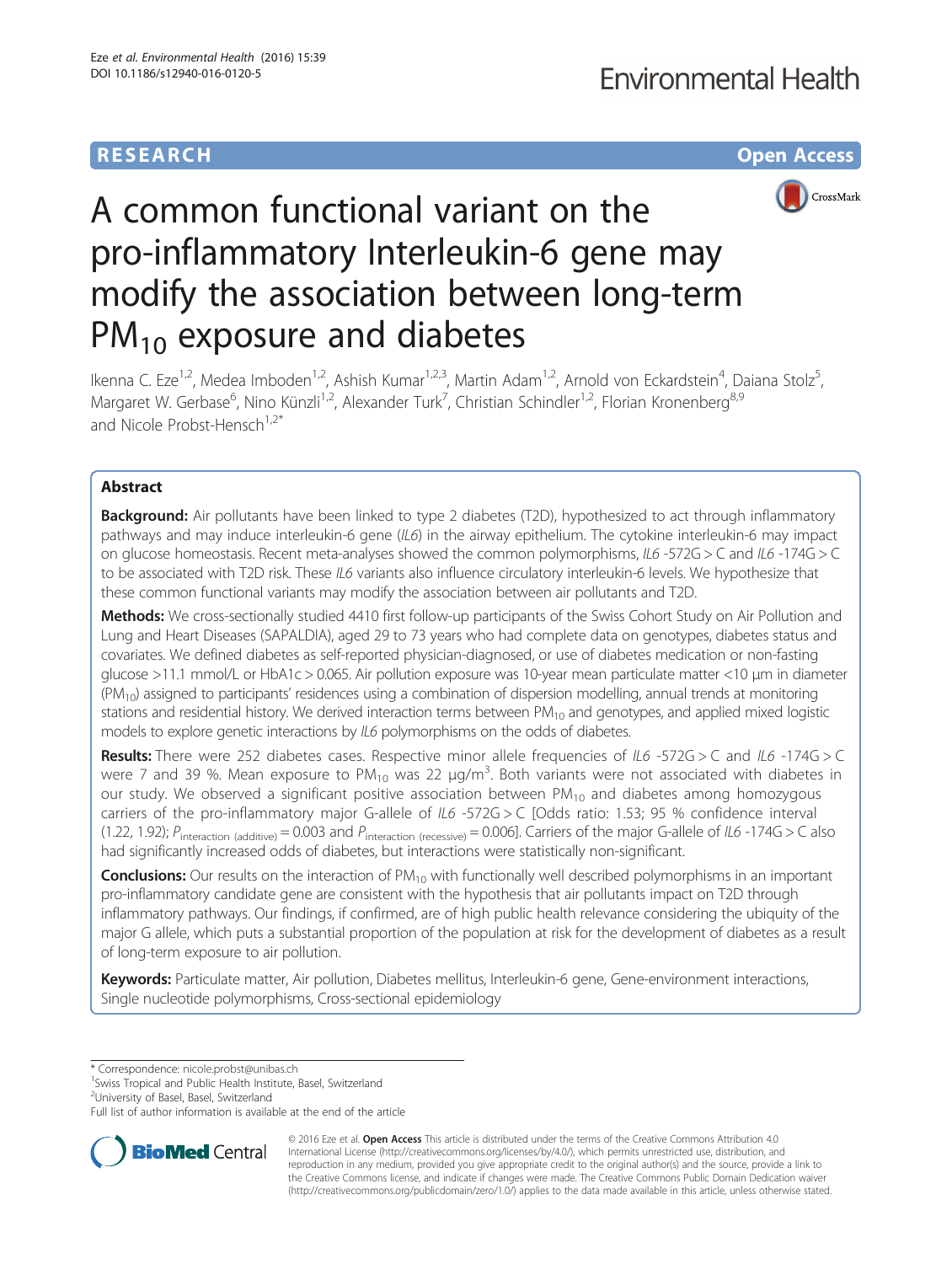# Background

Evidence suggests a positive association between ambient air pollution and risk of type 2 diabetes (T2D) [\[1](#page-9-0)–[3](#page-9-0)]. This association is hypothesized to be mediated through inflammatory mechanisms. Experimental evidence [[4, 5](#page-9-0)] suggests subclinical systemic inflammation occurring at several sites including adipose tissue, liver, skeletal muscles and the autonomic nervous system, with resultant insulin resistance, the hallmark of T2D. On the population level, acute and long-term exposure to ambient air pollution has been linked to raised markers of inflammation including circulating C-reactive proteins (CRP) [\[6](#page-9-0), [7](#page-9-0)] IL-6, [[8](#page-9-0)] fibrinogen [\[9](#page-9-0), [10\]](#page-9-0) vascular and intracellular adhesion molecules [\[11\]](#page-9-0). Indeed, air pollution is thought to accelerate pro-thrombotic state following lung inflammation through an IL-6 dependent pathway [\[12, 13\]](#page-9-0). Exposure to industrial particulate matter has been shown to induce IL-6 genes in human airway epithelial cells [[14](#page-9-0)]. Likewise, exposure of mice to particulate matter induced the expression of genes involved in inflammation, lipid metabolism and atherosclerosis [\[8\]](#page-9-0).

IL-6 in itself may be related to the development of type 2 diabetes [[15](#page-9-0)]. Elevated levels of IL-6 were associated with higher incidence of type 2 diabetes [[16, 17](#page-9-0)], and animal studies also showed IL-6 to inhibit insulin secretion from islet cells following glucose stimulation [[18\]](#page-9-0). Other in vitro studies also showed negative impacts of IL-6 on insulin sensitivity through reduced insulin receptor expression [[19\]](#page-9-0) and adiponectin gene expression [[20\]](#page-9-0) in adipocytes. Among T2D patients, IL-6 was associated with whole-body insulin resistance and hyperglycemia [[21\]](#page-9-0). Raised IL-6 levels were also associated with hyperinsulinemia in patients without T2D [[22\]](#page-9-0).

IL6 gene plays an important role in the regulation of systemic inflammatory pathways. Some common single nucleotide polymorphisms (SNPs), including IL6 -572G > C and  $IL6 - 174G > C$  have been shown to influence the levels of circulatory IL-6 [\[23, 24\]](#page-9-0), as well as circulating CRP [[25](#page-9-0)]. In these studies, the major G alleles of both variants were identified as the pro-inflammatory alleles. Recent metaanalyses of 11,681 individuals of Asian and European descent showed the G allele of  $IL6 - 572G > C$  to be associated with increased risk of T2D [\[26\]](#page-9-0) whereas another study of 22,626 individuals of European descent showed the C allele of  $IL6 - 174G > C$  to be associated with decreased risk of T2D [[27](#page-9-0)].

Studying gene-environment interactions helps to better understand aetiologic mechanisms and causality of exogenous factors, in this case, air pollution, and to identify population at increased risk of adverse health effects of environmental exposures. We hypothesize, based on the above evidence, that the common functional SNPs, IL6 -572G > C and IL6 -174G > C, may modify the existing association between air pollutants and diabetes [[28\]](#page-9-0).

### **Methods**

# Study population

We studied participants of the Swiss Cohort Study on Air Pollution and Lung and Heart Diseases in Adults (SAPAL-DIA). This study has been described elsewhere in detail [[29](#page-9-0)]. Briefly, it consists of a population-based sample of 9651 adults, aged 18–60 when they were recruited at baseline (1990/1991) from eight communities reflecting the diverse geographic and climatic features of Switzerland. Participants underwent health interviews and physical examinations. At first follow-up (2001/2002) which additionally included blood marker and genetic assays, 8047 participants completed at least the screening questionnaire [\[30\]](#page-9-0). 6212 participants at first follow-up, consenting to genetic assays were genotyped for  $IL6 - 572G > C$  and  $IL6 -174G > C$  in those studies. For the present analysis, we studied 4410 follow-up participants, aged 29–73 years, with complete data on diabetes status, selected covariates, and population stratification data from genome-wide association studies. The algorithm for participant selection is shown on Fig. [1](#page-2-0).

Participants provided informed consent for participation in the health interviews, physical examinations, blood marker and genetic assays. Ethical clearance for the SAPALDIA study was obtained from the Swiss Academy of Medical Sciences, the National Ethics Committee for Clinical research (UREK, Project Approval Number 123/00) and the Ethics Committees of the eight participating communities including Basel, Wald, Davos, Lugano, Montana, Payerne, Aarau and Geneva.

## Identification of diabetes cases

Participants were identified as having diabetes if they 1) reported physician diagnosed diabetes or 2) use of diabetes medication in the past month or 3) had nonfasting blood glucose >11.1 mmol/L or 4) HbA1c >0.065. Non-fasting blood glucose was measured in all participants whereas HbA1c was only measured if non-fasting glucose >6.1 mmol/L [[28](#page-9-0)]. The lack of data on diabetes status at baseline precluded the study of incident diabetes. Also, we could not exclude type 1 diabetes (T1D) and have assumed the majority of these cases to be T2D considering that on the average, >90 % of adult diabetes are T2D [[31](#page-9-0)].

#### Individual assignment of air pollution exposure

We considered 10-year means of  $PM_{10}$  (particulate matter <10um in diameter) as our pollutant exposure measure of interest. In our previous studies on diabetes [\[2](#page-9-0)] and metabolic syndrome [[32\]](#page-9-0), associations with nitrogen dioxide  $(NO<sub>2</sub>)$  disappeared in two-pollutant models that included  $NO_2$  and  $PM_{10}$ , whereas those of  $PM_{10}$ remained unchanged. Therefore we did not consider  $NO<sub>2</sub>$  in this study. Estimates of  $PM<sub>10</sub>$  exposure were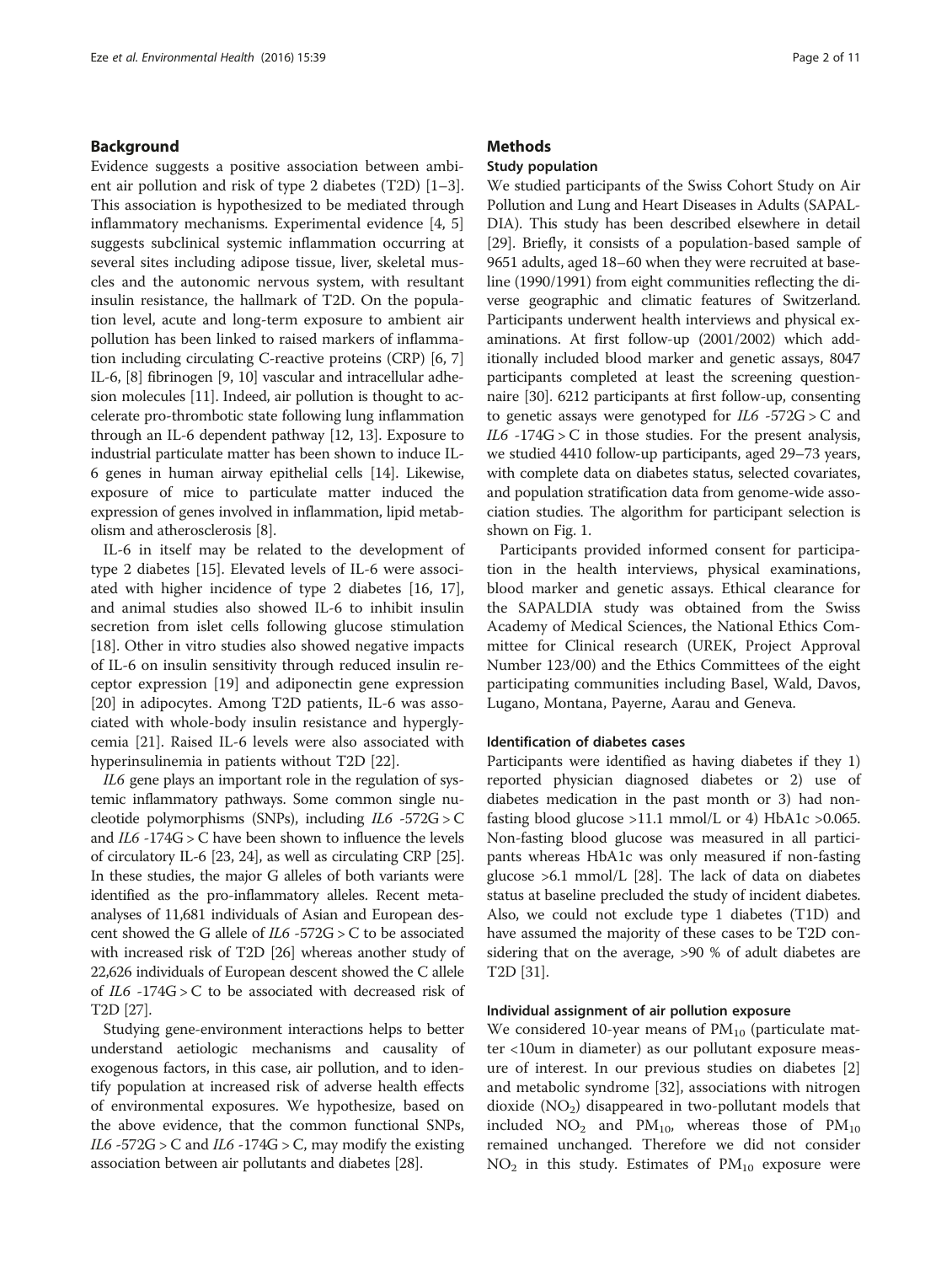<span id="page-2-0"></span>

assigned to participants' residential addresses using dispersion models for the years 1990 and 2000 (respective years before baseline and follow-up) [[33](#page-9-0)]. This model incorporated data from meteorology, topography and several emission inventories including industrial, agricultural, heavy equipment and traffic at a resolution of  $200 \times 200$  m [[34\]](#page-9-0). Annual PM<sub>10</sub> levels measured at fixed monitoring stations across Switzerland and participants' residential histories were further used to derive estimates of mean  $PM_{10}$  exposure at participants' residential addresses over the 10-year period preceding the first follow-up health examination [\[28](#page-9-0)].

Genotyping of candidate SNPs,  $IL6 -572G > C$  and  $IL6 - 174G > C.$ 

Genomic DNA was extracted from ethylenediaminetetraacetic acid (EDTA)-buffered whole blood using PUREGENE DNA Purification Kit (GENTRA Systems,

Minneapolis, USA) [[30](#page-9-0)]. Genotyping for these polymorphisms was done using 5'-nuclease fluorescent polymerase chain reaction (Taqman) assay (Applera Europe, Rotkreuz, Switzerland). Detection of end-points was done using a 7000 ABI System detection device (ABI, Rotkreuz, Switzerland) [\[35\]](#page--1-0). Genotyping call rate was >97.5 %. A random selection of 638 samples (10 %) was genotyped twice for quality control and repeated genotypes were 100 % concordant ( $\mathbb{R}^2 = 1$ ;  $P < 0.001$ ). Subsamples of 3015 and 1612 SAPALDIA participants had whole genome genotyping using the Illumina HumanOmniExomeExpress BeadChip and Illumina 610 K quad BeadChip (Illumina, San Diego, CA, USA) respectively. In this combined SAPALDIA subsample which are predominantly of Caucasian ancestry, we derived ten population stratification components using multidimensional scaling analysis (Plink v1.07 [\[36\]](#page--1-0)) on 72,122 SNPs with MAF > 1 % and genotyping call rate >97 %, present on both genotyping arrays.

# Potential confounders

We considered the following characteristics, based on our previous publication on air pollution and diabetes [[28\]](#page-9-0), as potential confounders: age (years; continuous), sex, years of formal education  $(≤9; >9)$ , neighbourhood socio-economic index developed from a principal component analysis including occupation and educational level of household head, median rent and number of persons living in a household, expressed as a percentage [[37\]](#page--1-0). We also considered smoking history (current, former and never smoker; and smoked pack-years computed by multiplying number of cigarette packs per year and number of smoking years), exposure to passive smoke (yes/no), occupational exposure to vapours gases, dusts and fumes (yes/no) daily consumption of at least one portion of fruits and vegetables (never; ≤3 days/ week; >3 days/week respectively). We also considered alcohol consumption (including beers, wines, spirits and liquors: never; ≤1glass/day; >1glass/day); hours per week of vigorous physical activity defined as taking part in activities that make one sweat or out of breath  $\left($  < 0.5;  $\geq$  0.5), body mass index (BMI;  $\text{kg/m}^2$ , continuous) and genomewide population stratification components.

## Statistical analyses

We assessed linkage disequilibrium between IL6 -572G > C and  $IL6 - 174G > C$  and tested both candidate SNPs for Hardy-Weinberg equilibrium (HWE) among the genotyped participants regardless of inclusion in the study. We computed an IL6 genetic risk score (IRS) by summing up the risk alleles (number of G alleles coded as 0, 1 and 2) across both SNPs. We summarized the characteristics of 4410 included participants based on their genotype and also by inclusion and exclusion status. We applied a mixed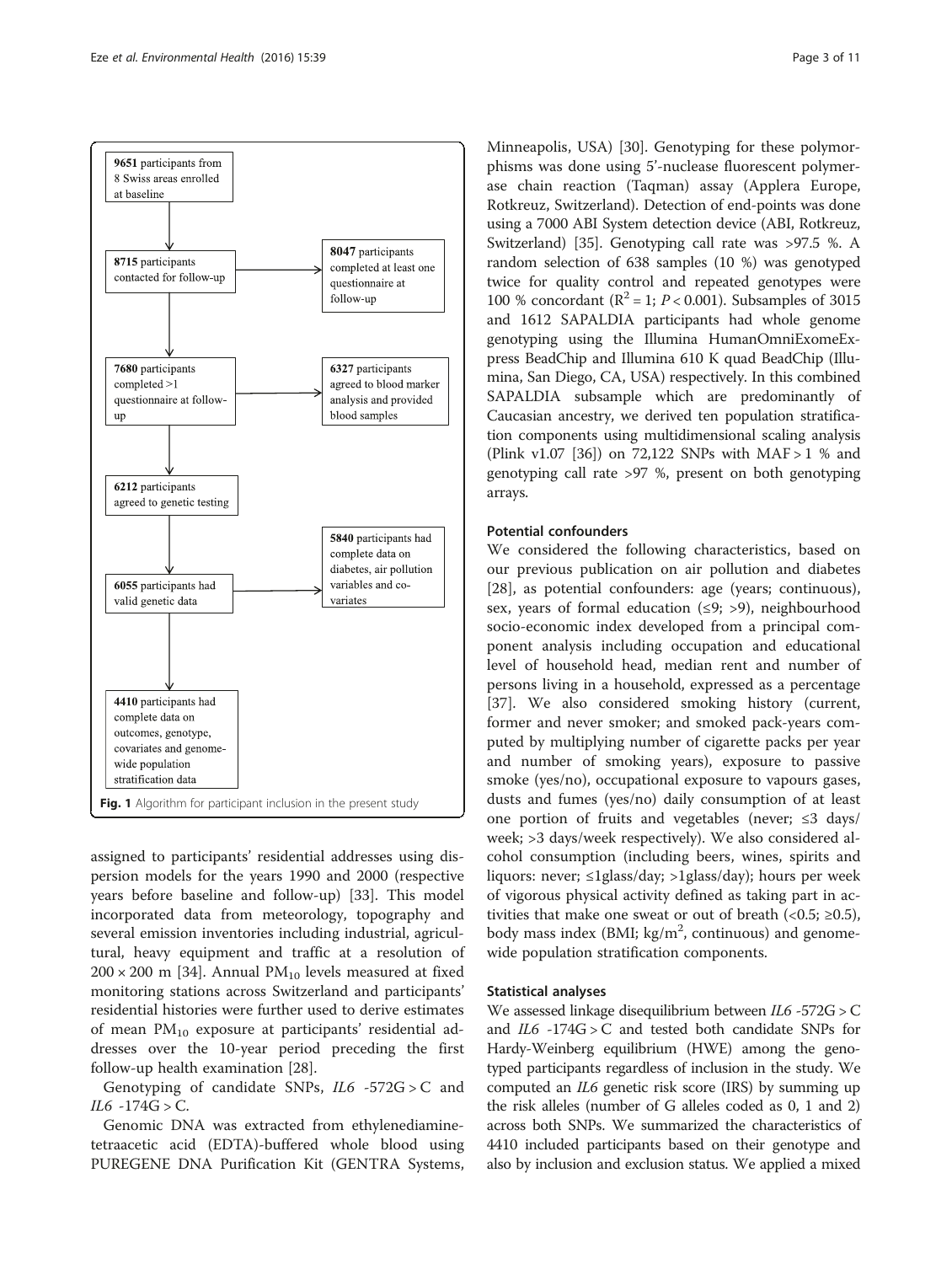<span id="page-3-0"></span>logistic regression model, with a random intercept by study area to explore the associations of diabetes with both SNPs, IRS and with  $PM_{10}$ . We generated interaction terms between  $PM_{10}$  and candidate SNPs (including IRS) and assessed their associations with prevalent diabetes. Interaction analyses with candidate SNPs involved additive, recessive and co-dominant models. Stratifying by genotype, we assessed the associations between  $PM_{10}$  and diabetes, to identify genotype-specific associations. We also stratified by groups of IRS indicating increased inflammatory risk. Since this study included 46 % of baseline participants which differed in several sociodemographic characteristics (Additional file [1](#page-8-0): Table S1), we assessed the effect of potential participant selection bias on our results using inverse probability weighting by applying the inverse of the probability of participating in present study derived at baseline (using variables that significantly predicted participation in the present study), to the primary model in this study. All analyses were performed using a primary model which included, after stepwise selection, participants' age, sex, educational attainment, neighbourhood socio-economic index, smoking status, smoked packyears, exposure to passive smoke, occupational exposure to vapours, gases, dusts and fumes, consumption of fruits and vegetables, vigorous physical activity, BMI and genome-wide population stratification components and applying a random intercept by study area.

We performed several sensitivity analyses. We defined diabetes based on each of the diagnostic criteria (excluding the cases identified only by alternative criteria). We repeated the interaction analyses using mixed logistic regression models with random slopes by study area to explore if study area influenced any of the observed interactions. All statistical analyses were performed with STATA software, version 14 (Stata Corporation, Texas).

## Results

There were 252 diabetes cases in this study. Mean exposure to  $PM_{10}$  was 22.6ug/m<sup>3</sup> and mean IRS was 3 risk alleles.  $IL6 - 572G > C$  and  $IL6 - 174G > C$  were not in linkage disequilibrium  $(R^2 = 0.02; D' = 1.0)$ . The results of the HWE test for  $IL6 -572G > C$  and  $IL6 -174G > C$ , which have respective minor allele frequency of 7 and 39 % in the SAPALDIA population are shown in Table 1.  $IL6 - 174G > C$  was in HWE in both cases and controls whereas  $IL6 - 572G > C$  only reached HWE among the diabetes cases ( $P = 0.636$ ) and not among those without diabetes ( $P = 0.006$ ). The overall HWE test for *IL6*  $-174G > C$  and  $IL6 -572G > C$  was 0.408 and 0.006 respectively (Table 1). In the European study of  $~6000$  participants reporting an association between  $IL6 - 572G > C$ and T2D, this functional SNP (having  $MAF = 5$ %) was also not in HWE [\[38\]](#page--1-0). Since only 30 participants carry the minor CC genotype of  $IL6 - 572G > C$ , we present the results for

| <b>Table 1</b> Distribution of IL6 -572 G > C and IL6 -174 G > C |  |
|------------------------------------------------------------------|--|
| genotypes and alleles by diabetes status                         |  |

| Genotype               | Diabetes   | No diabetes  |
|------------------------|------------|--------------|
|                        | $N = 286$  | $N = 5554$   |
| IL6 -572 $G > C^*$     |            |              |
| Genotype               |            |              |
| GG                     | 248 (86.7) | 4896 (88.2)  |
| GC                     | 36 (12.6)  | 623 (11.2)   |
| CC                     | 2(0.7)     | 35 (0.6)     |
| Allele                 |            |              |
| G                      | 532 (93)   | 10415 (93.7) |
| C                      | 40(7)      | 693 (6.3)    |
| $IL6 - 174 G > C^{**}$ |            |              |
| Genotype               |            |              |
| GG                     | 111 (39)   | 2081 (37)    |
| GC                     | 135 (47)   | 2614 (47)    |
| CC                     | 40 (14)    | 865 (16)     |
| Allele                 |            |              |
| G                      | 357 (62)   | 6776 (61)    |
| C                      | 215 (38)   | 4344 (39)    |

Data are presented as absolute numbers (N) and relative numbers (%) in parentheses

\* P-value for Hardy-Weinberg Equilibrium (HWE) test in diabetes cases = 0.585; no diabetes = 0.006; overall = 0.006. P-value for Fisher's exact test = 0.664<br>\*\*P-value for Hardy-Weinberg Equilibrium test in diabetes cases = 0.918; no diabetes =  $0.352$ ; overall =  $0.408$ . *P*-value of Chi-square test =  $0.762$ 

this SNP as GG vs.  $GC + CC$ , which yields better statistical power.

Compared to the carriers of the major GG genotype, carriers of the  $GC + CC$  genotype of  $IL6-572G > C$  had higher body mass index and  $PM_{10}$  exposure whereas carriers of CC genotype of  $IL6 -174G > C$  smoked more, consumed more alcohol and had lower exposure to  $PM_{10}$  and there was a significant difference in genotype distribution across areas (Table [2\)](#page-4-0). There was no significant difference in diabetes prevalence across genotypes for both polymorphisms (Table [2\)](#page-4-0). Additional file [1](#page-8-0): Table S1 shows the differences in these characteristics between the included and excluded participants. There were significant differences in most of the participants' characteristics including diabetes prevalence and  $PM_{10}$ exposure, but the prevalence of these characteristics were generally higher among the included participants compared to the excluded ones (Additional file [1:](#page-8-0) Table S1). The *IL6*  $-572G > C$  and *IL6*  $-174G > C$  genotypes, and IRS were similarly distributed between both groups (Additional file [1](#page-8-0): Table S1).

The positive association between air pollutants and diabetes, which we previously observed in our previous study of 6392 participants at this follow-up study [\[28](#page-9-0)], persisted in the present sample. The adjusted odds of diabetes increased by 47 % (95 % CI: 1.21, 1.78) per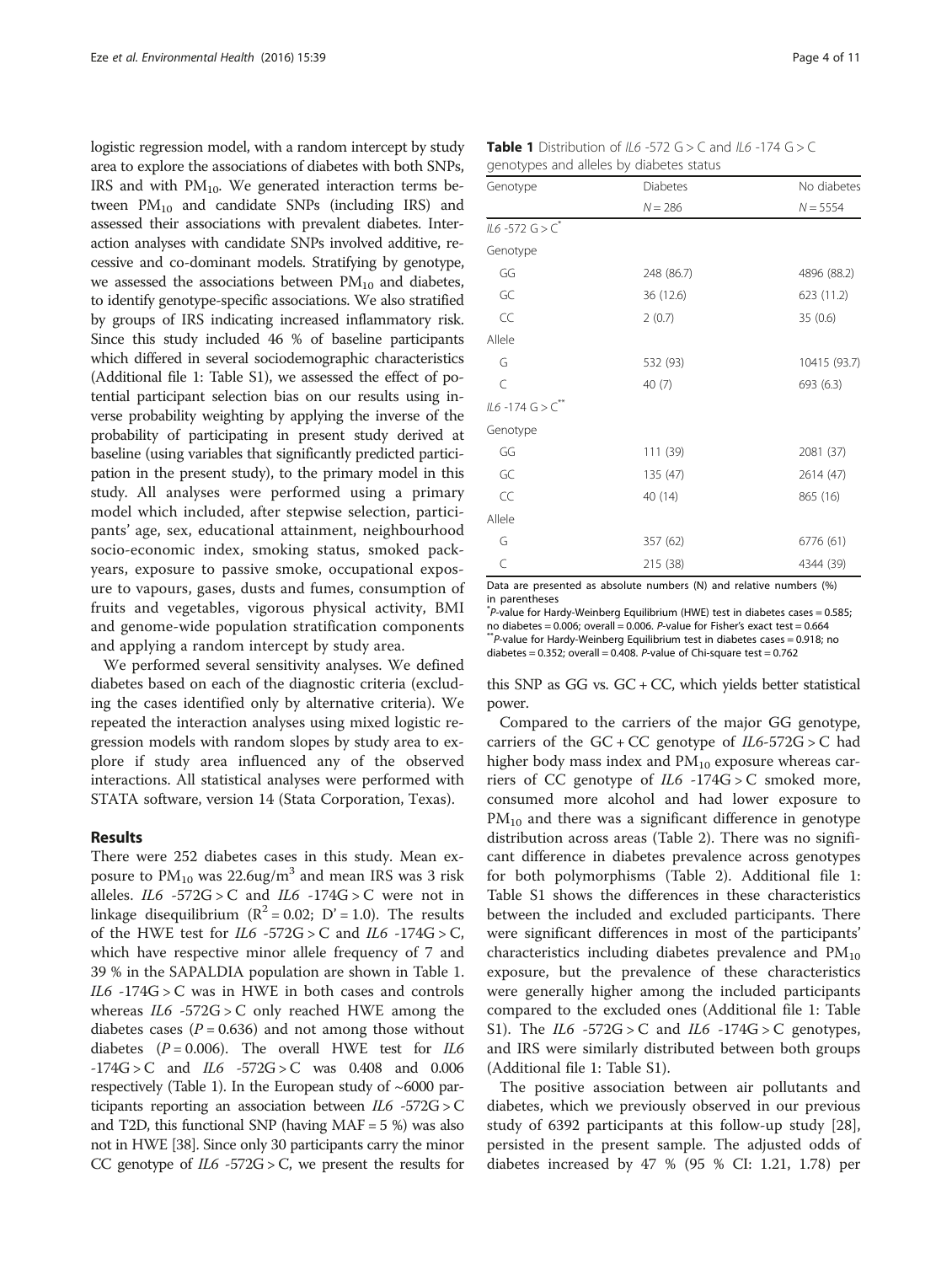<span id="page-4-0"></span>**Table 2** Characteristics of participants by IL6 -572 G > C and IL6 -174 G > C genotypes

|                                                   | $IL6 - 572 G > C$ |                     |                         | $IL6 - 174 G > C$ |                 |                |                         |
|---------------------------------------------------|-------------------|---------------------|-------------------------|-------------------|-----------------|----------------|-------------------------|
|                                                   | $GG (N = 3891)$   | $GC + CC (N = 519)$ | $P$ (Chi <sup>2</sup> ) | $GG (N = 1618)$   | $GC (N = 2110)$ | $CC (N = 682)$ | $P$ (Chi <sup>2</sup> ) |
| Proportion (%)                                    |                   |                     |                         |                   |                 |                |                         |
| Females                                           | 48.4              | 49.1                | 0.768                   | 48.3              | 48.1            | 50.6           | 0.509                   |
| Education ≥9 years                                | 94.9              | 93.2                | 0.107                   | 94.4              | 94.9            | 95.0           | 0.721                   |
| Never-smokers                                     | 44.3              | 45.6                | 0.490                   | 42.4              | 44.8            | 48.1           | 0.036                   |
| Passive smoke exposure                            | 46.4              | 46.6                | 0.927                   | 48.6              | 45.4            | 44.4           | 0.078                   |
| Occupational VGDF exposure                        | 42.8              | 42.4                | 0.845                   | 43.9              | 42.6            | 40.9           | 0.398                   |
| Alcohol intake ≤1glass/day                        | 91.0              | 91.4                | 0.620                   | 89.8              | 91.2            | 93.0           | 0.050                   |
| Alcohol intake >1glass/day                        | 9.0               | 9.6                 |                         | 10.2              | 8.8             | 7.0            |                         |
| Portion of raw vegetables ≤3 days/week            | 18.2              | 20.8                | 0.150                   | 17.4              | 19.1            | 19.4           | 0.351                   |
| Portion of raw vegetables >3 days/week            | 81.8              | 79.2                |                         | 82.6              | 80.9            | 80.6           |                         |
| Portion of fruits ≤3 days/week                    | 35.8              | 35.6                | 0.923                   | 35.0              | 36.2            | 36.7           | 0.657                   |
| Portion of fruits >3 days/week                    | 64.2              | 64.4                |                         | 65.0              | 63.8            | 63.3           |                         |
| Portion of citrus fruits ≤3 days/week             | 64.2              | 64.0                | 0.909                   | 64.2              | 63.9            | 64.8           | 0.917                   |
| Portion of citrus fruits >3 days/week             | 35.8              | 36.0                |                         | 35.8              | 36.1            | 35.2           |                         |
| Vigorous physical activity <0.5 h/week            | 35.5              | 37.2                | 0.449                   | 37.3              | 34.6            | 34.2           | 0.082                   |
| Vigorous physical activity ≥0.5 h/week            | 64.5              | 62.8                |                         | 62.1              | 65.4            | 65.8           |                         |
| Diabetes cases                                    | 5.5               | 6.7                 | 0.260                   | 6.2               | 5.5             | 4.8            | 0.430                   |
| Areas: Basel                                      | 11.5              | 12.9                | 0.062                   | 10.5              | 11.6            | 14.8           | < 0.001                 |
| Wald                                              | 19.1              | 19.1                |                         | 19.0              | 18.6            | 20.8           |                         |
| Davos                                             | 7.7               | 6.9                 |                         | 7.5               | 7.9             | 7.0            |                         |
| Lugano                                            | 12.6              | 14.6                |                         | 15.0              | 12.6            | 8.4            |                         |
| Montana                                           | 11.1              | 6.9                 |                         | 9.2               | 11.2            | 12.0           |                         |
| Payerne                                           | 13.1              | 12.7                |                         | 13.3              | 12.1            | 15.2           |                         |
| Aarau                                             | 16.6              | 19.3                |                         | 16.9              | 17.6            | 14.4           |                         |
| Geneva                                            | 8.4               | 7.5                 |                         | 8.6               | 8.4             | 7.3            |                         |
| Means (SD)                                        |                   |                     | T-test                  |                   |                 |                | <b>ANOVA</b>            |
| Age (years)                                       | 51.8(11)          | 51.3(11)            | 0.269                   | 51.8 (11)         | 51.8 (11)       | 51.5(11)       | 0.732                   |
| BMI ( $\text{kg/m}^2$ )                           | 25.8 (4.3)        | 26.3 (4.3)          | 0.025                   | 26.0 (4.3)        | 25.8 (4.3)      | 25.9 (4.3)     | 0.152                   |
| Neighborhood SEI                                  | 63.7 (10)         | 63.8 (10)           | 0.827                   | 63.5 (10)         | 63.9 (10)       | 63.8 (9)       | 0.455                   |
| 10-year mean $PM_{10}$ ( $\mu$ g/m <sup>3</sup> ) | 21.8(7.3)         | 22.8(7.2)           | 0.005                   | 22.3 (7.4)        | 21.9(7.3)       | 21.5(6.9)      | 0.030                   |
| Pack-years of smoking <sup>a</sup>                | 0(14)             | 0.1(16)             | 0.296                   | 0.3(16)           | 0(16)           | 0(14)          | 0.524                   |

VGDF: vapours, gases, dusts and fumes; SD: standard deviation; BMI: body mass index; SEI: socio-economic index; PM<sub>10</sub>: particulate matter <10 μm in diameter. <sup>a</sup>values represent median (interquartile range) and P-values represent significance level of median test

 $10\mu\text{g/m}^3$  of exposure to PM<sub>10</sub>. We did not observe any significant association between the candidate IL6 SNPs and diabetes, across three genetic models. We also did not observe significant associations between IRS and diabetes in our sample (Additional file [1:](#page-8-0) Table S2).

Stratified by genotypes, the association between  $PM_{10}$ and diabetes was most pronounced among carriers of the major GG pro-inflammatory alleles for both polymorphisms (Fig. [2\)](#page-5-0). We observed significant interactions between  $PM_{10}$  and  $IL6 -572G > C$  in the additive and recessive models which became more significant in the models accounting for potential selection bias by IPW and remained significant following Bonferroni correction at  $P = 0.01$  (0.05/5) (Table [3](#page-5-0)). We did not observe any statistically significant interactions with IL6 -174G > C across genetic models and adjustment for potential selection bias by IPW (Table [3](#page-5-0)). We observed a positive trend in the association between  $PM_{10}$  and diabetes across levels of IRS (Fig. [2](#page-5-0)). Carriers of four pro-inflammatory G alleles had the highest odds of diabetes per  $10\mu\text{g/m}^3$ increase in exposure to  $PM_{10}$  ( $P_{interaction} = 0.10$ ) (Fig. [2](#page-5-0)). Compared to carriers of two pro-inflammatory G alleles,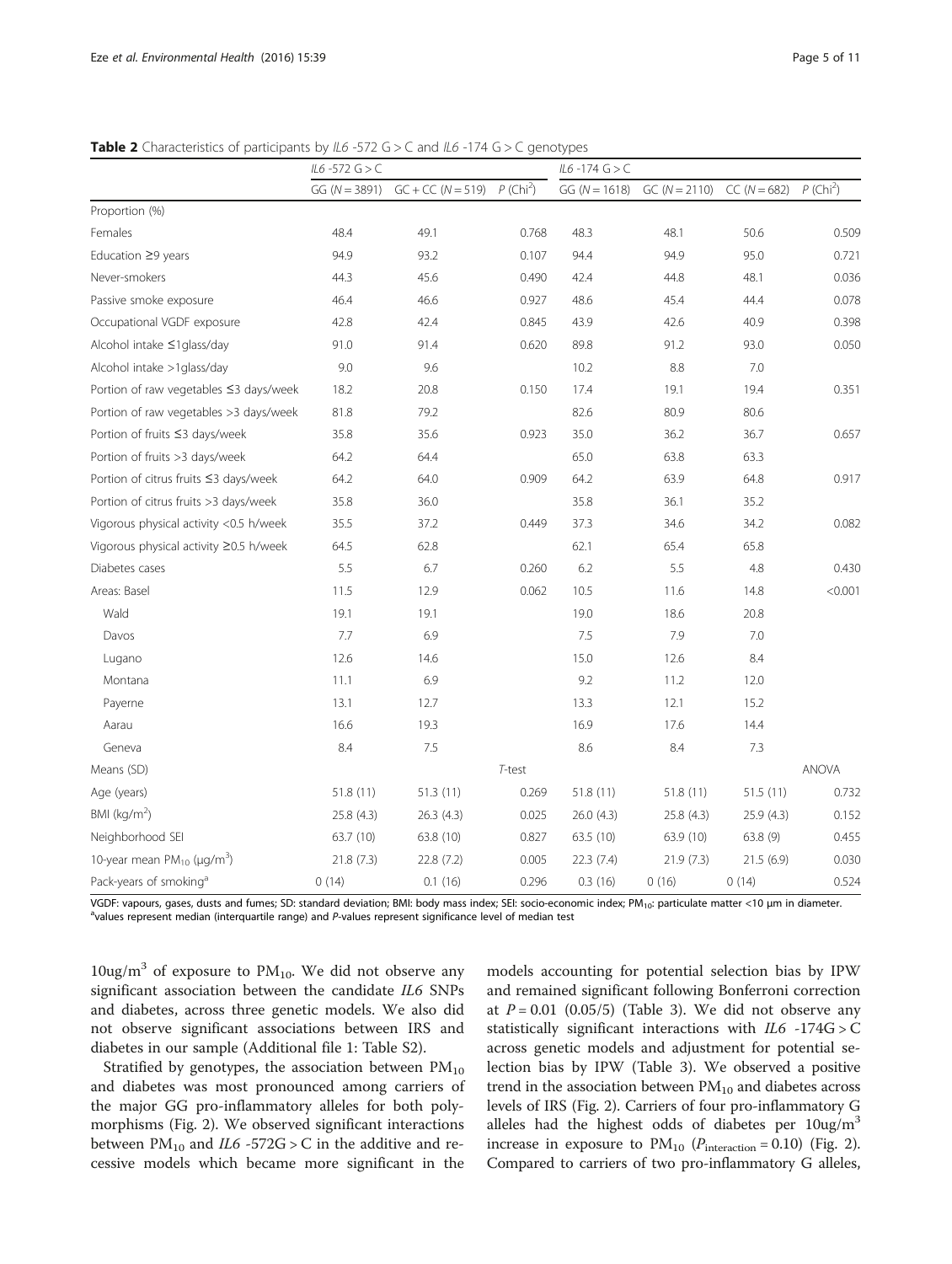<span id="page-5-0"></span>

Table 3 Associations and interactions between PM<sub>10</sub> and candidate SNPs on odds of diabetes, applying inverse probability weighting (IPW) to account for potential selection bias

| Genotype         | Genotype-specific PM <sub>10</sub> and diabetes<br>association OR (95 % CI) | $P$ -value <sup>*</sup> | $P$ -value of interaction <sup>**</sup> | $***$<br>P-value of interaction <sup>7</sup> | ****<br>P-value of interaction <sup>7</sup> |  |
|------------------|-----------------------------------------------------------------------------|-------------------------|-----------------------------------------|----------------------------------------------|---------------------------------------------|--|
| $IL6 - 572G > C$ |                                                                             |                         |                                         |                                              |                                             |  |
|                  | Adjusted model without IPW                                                  |                         |                                         |                                              |                                             |  |
| GG               | 1.53 (1.22, 1.92)                                                           | < 0.001                 | 0.031                                   | n.d.                                         | 0.058                                       |  |
| $GC + CC$        | 0.87(0.51, 1.49)                                                            | 0.618                   |                                         |                                              |                                             |  |
|                  | Adjusted model applying IPW                                                 |                         |                                         |                                              |                                             |  |
| GG               | 1.53 (1.23, 1.91)                                                           | < 0.001                 | 0.003                                   | n.d.                                         | 0.006                                       |  |
| $GC + CC$        | $0.74$ $(0.46, 1.20)$                                                       | 0.225                   |                                         |                                              |                                             |  |
| $IL6 - 174G > C$ |                                                                             |                         |                                         |                                              |                                             |  |
|                  | Adjusted model without IPW                                                  |                         |                                         |                                              |                                             |  |
| GG               | 1.49 (1.09, 2.04)                                                           | 0.012                   | 0.763                                   | 0.966                                        | 0.645                                       |  |
| GC               | 1.35 (1.01, 1.80)                                                           | 0.046                   |                                         |                                              |                                             |  |
| CC               | 1.43 (0.80, 2.54)                                                           | 0.226                   |                                         |                                              |                                             |  |
|                  | Adjusted model applying IPW                                                 |                         |                                         |                                              |                                             |  |
| GG               | 1.44 (1.07, 1.93)                                                           | 0.016                   | 0.847                                   | 0.955                                        | 0.749                                       |  |
| GC               | 1.34 (1.01, 1.78)                                                           | 0.044                   |                                         |                                              |                                             |  |
| CC               | 1.41 (0.76, 2.61)                                                           | 0.226                   |                                         |                                              |                                             |  |

Adjusted models include age, sex, educational attainment, neighborhood-level socio-economic status, smoking status, pack-years of smoking, exposure to passive smoke and occupational dusts and fumes, dietary fibre intake, alcohol consumption, physical activity, body mass index (BMI), PM<sub>10</sub>. Study area was treated as random effects in all models. OR: odds ratio; CI: confidence intervals; OR values represent percent increase in odds of diabetes per 10 μg/m<sup>3</sup> increase in PM<sub>10</sub> exposure. PM<sub>10</sub>: particulate matter <10 µm in diameter.<sup>\*</sup> P-value of genotype specific association between PM<sub>10</sub> and diabetes.\*\* additive model (per G allele); \*\*\* dominant model (GG + GC vs. CC); \*\*\*\* recessive model (GG vs. GC + CC); n.d.: not done due to the few number of CC allele carriers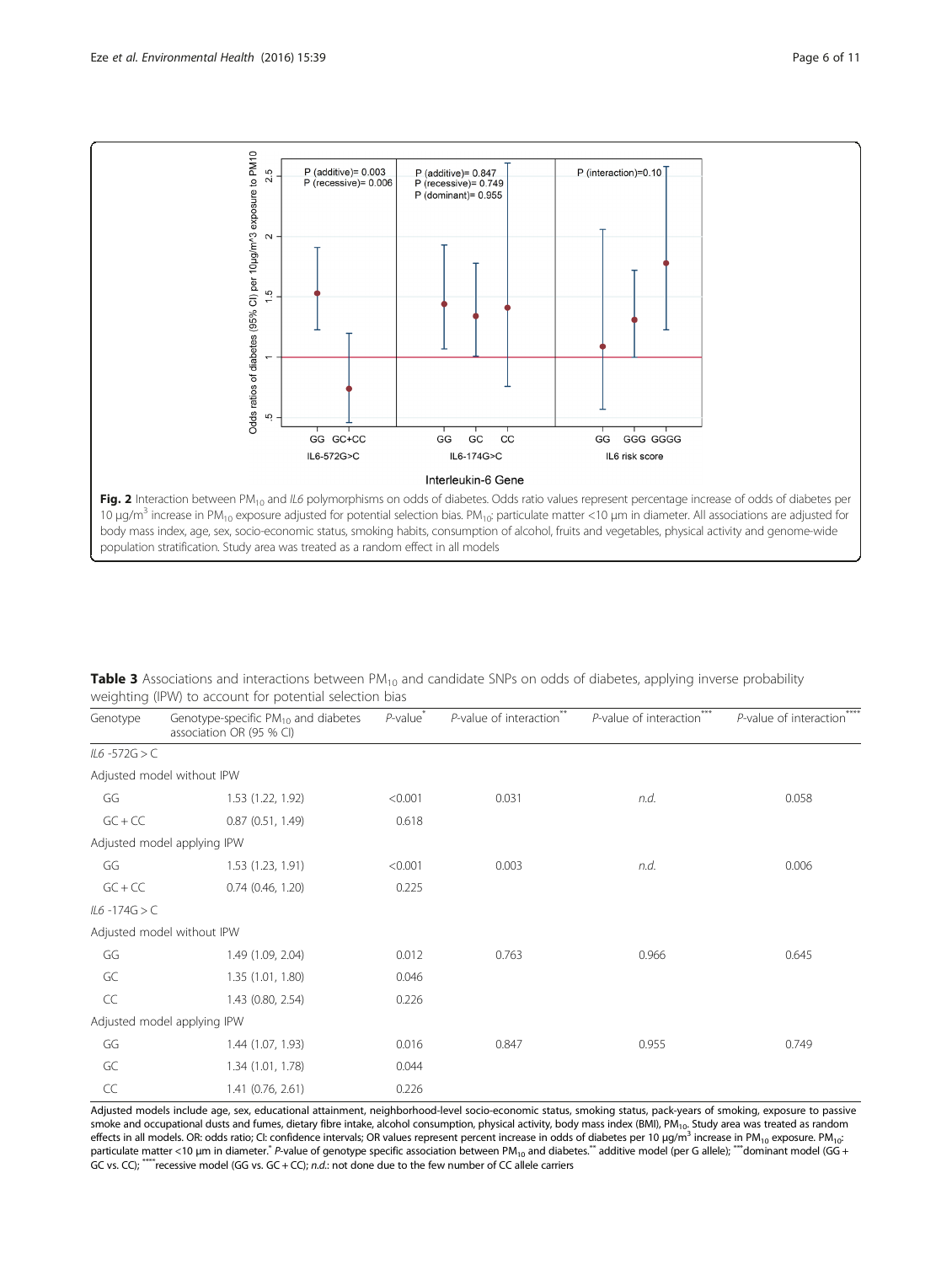carriers of four risk alleles had 60 % (95 % CI: −15 %, 197 %) higher odds of diabetes per 10ug/m3 increase in exposure to  $PM_{10}$ . These interactions were largely stable to confounder adjustments.

Sensitivity analyses showed very similar results. Defining diabetes according to each of the classification criteria showed very similar results with significant interactions in the additive and recessive genetic models (Table [4\)](#page-7-0). Odds of diabetes identified through blood tests among GG genotype carriers remained positive but less significant (Table [4](#page-7-0)). Applying a logistic regression model with random slopes by study area also did not change estimates of the interaction between  $PM_{10}$  and the candidate SNPs on prevalent diabetes, but changed the estimated association between  $PM_{10}$  and diabetes among the pro-inflammatory GG genotype carriers (Table [4](#page-7-0)). In a sub-sample of 2825 non-asthmatic participants who were genotyped using the Illumina Human Omni Exome Express Bead Chip, where IL6 -572G > C was in HWE (Pearson's correlation  $\mathbb{R}^2$ between both SNPs =1), associations persisted among pro-inflammatory GG carriers [OR: 1.64 (1.24, 2.16)] and interactions persisted in the models accounting for potential selection bias ( $P_{(additive)} = 0.053; P_{(recessive)} = 0.048$ ).

## **Discussion**

We found a modifying effect of  $IL6 -572G > C$  polymorphism on the association between air pollutants and diabetes, where carriers of the pro-inflammatory GG genotype were most susceptible. These associations were highly stable to confounder adjustments and remained robust across several sensitivity analyses. The lack of interaction with  $IL6 - 174G > C$  is supported by the fact that both SNPs are not in linkage disequilibrium. Combining both SNPs into an IRS showed increased association among participants at high genetic risk of inflammation.

The lack of association between  $PM_{10}$  and DM among the GG genotype carriers in the fixed effect model could be attributed to variation of  $PM_{10}$  constituents across different areas (Pearson's R for  $PM_{10}$  crustal components across four SAPALDIA areas = 0.34) [[39\]](#page--1-0). Due to the fact that the likelihood-ratio tests for interactions between  $PM_{10}$  and study area (also between SNP and study area) were non-significant  $(P > 0.2)$ , and that the goal of SAPALDIA air pollution studies is to capture the between area differences in health effects which cannot be explained by the fixed factors in the models, we performed the main analyses using area as a random covariate. In addition, applying the fixed effects model did not change our estimates of interaction between IL6 polymorphisms and  $PM_{10}$  which is our main interest in this study. The reduced significance of interactions among those reporting the use of diabetes medication is most likely to be due to under-reporting of medication use.

The absence of any significant association between the IL6 polymorphisms and diabetes in our sample may be due to our inability to differentiate T1D from T2D, or the relatively small number of cases compared to other studies [\[26](#page-9-0)]. Thus, our observation of a significant interaction is surprising given the limited number of cases in our study.

To our knowledge, this is the first evidence on geneair pollution interaction in adult diabetes. Until now, gene-air pollution interaction studies focused on respiratory and cardiovascular outcomes, exploring diverse candidate genes or polymorphisms, pollutants and outcomes [\[40](#page--1-0)–[42\]](#page--1-0). Many of the interacting genes including IL6, regulate systemic oxidative stress and inflammatory pathways [[41, 43](#page--1-0)]. IL6 is one of the genes involved in systemic inflammation by regulating or inducing the production of inflammatory cytokines such as IL-6 and CRP. In-vitro studies also show that exposure to particulate matter induces IL6 and CRP gene expression in epithelial and macrophage cell lines [\[14,](#page-9-0) [44](#page--1-0), [45](#page--1-0)]. In addition, polymorphisms on IL6 have been shown to interact with acute exposure to carbon monoxide and nitrogen dioxide, in eliciting plasma IL-6 response [[43\]](#page--1-0).

Our results support the hypothesis that exposure to air pollution may contribute to diabetes aetiology through inflammatory pathways. Since we have analysed two C/G polymorphisms located in the promoter region of IL6 in our study, a potential mechanism of action could be related to changes in DNA methylation at these sites, affecting IL6 gene expression. Air pollution exposure was positively associated with methylation of IL6 in elderly men [\[46](#page--1-0)]. Hypomethylation of IL6 was associated with raised levels of serum IL-6 in patients with rheumatoid arthritis [[47\]](#page--1-0), and with body weight among diabetes patients [[48](#page--1-0)]. In contrast, increased methylation of IL6 was associated with risk of obesity [[49\]](#page--1-0) and body weight among patients without diabetes [\[48](#page--1-0)]. Furthermore there is suggestive evidence on a potential link between epigenetic changes at inflammatory genes (including IL6) and diabetes [[50, 51\]](#page--1-0). While the evidence supports a role of IL6 methylation with regard to both, air pollution and diabetes, the relevance of hyper- versus hypomethylation and the association with the IL6 SNPs studied here needs further clarification.

Our study has major strengths. It provides first evidence to our knowledge on gene-air pollution interactions on diabetes risk. It derives from the large database of the population-based SAPALDIA cohort, with well characterized phenotypes, genotypes and lifestyle characteristics. Our air pollution estimates were assigned to participants' residences and derived from validated models which have been applied to other studies. [[33](#page-9-0)] By taking into account residential histories of participants, we could compute individual estimates of long-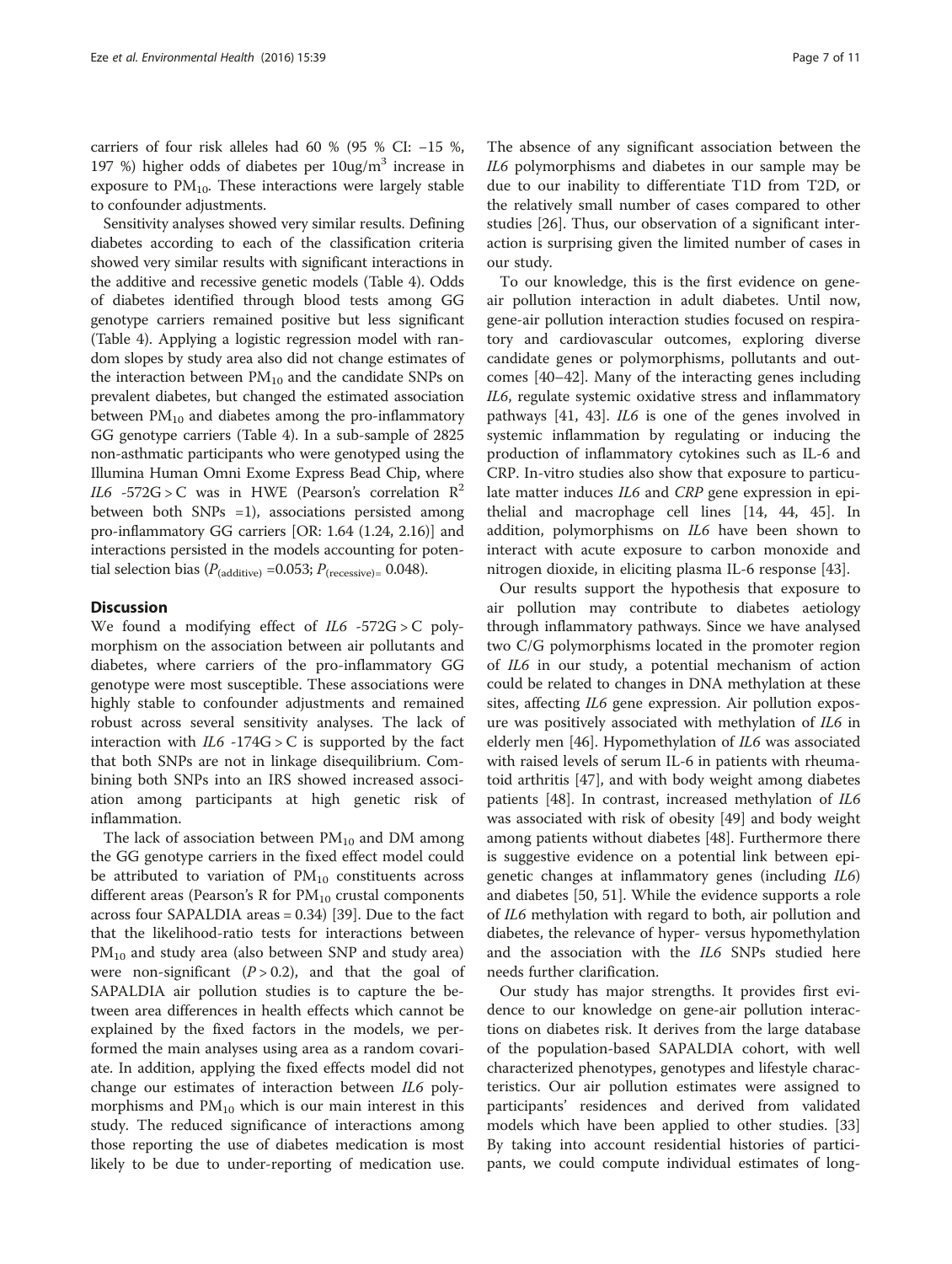#### <span id="page-7-0"></span>Table 4 Other Sensitivity Analyses

| $\blacksquare$ $\blacksquare$ $\blacksquare$ $\blacksquare$ $\blacksquare$ $\blacksquare$ $\blacksquare$ $\blacksquare$ $\blacksquare$ $\blacksquare$ $\blacksquare$ $\blacksquare$ $\blacksquare$ $\blacksquare$ $\blacksquare$ $\blacksquare$ $\blacksquare$ $\blacksquare$ $\blacksquare$ $\blacksquare$ $\blacksquare$ $\blacksquare$ $\blacksquare$ $\blacksquare$ $\blacksquare$ $\blacksquare$ $\blacksquare$ $\blacksquare$ $\blacksquare$ $\blacksquare$ $\blacksquare$ $\blacks$<br>Sensitivity analysis | Genotype         | Adjusted OR (95 % CI) | $P$ -value | $P$ -value <sup>**</sup> | $P$ -value <sup>***</sup> | P-value |
|--------------------------------------------------------------------------------------------------------------------------------------------------------------------------------------------------------------------------------------------------------------------------------------------------------------------------------------------------------------------------------------------------------------------------------------------------------------------------------------------------------------------|------------------|-----------------------|------------|--------------------------|---------------------------|---------|
| Diabetes defined as self-reported physician                                                                                                                                                                                                                                                                                                                                                                                                                                                                        | $IL6 - 572G > C$ |                       |            |                          |                           |         |
| diagnosis and medication use<br>$[N(diabetes) = 196]$                                                                                                                                                                                                                                                                                                                                                                                                                                                              | GG               | 1.41 (1.11, 1.79)     | 0.005      | 0.001                    | n.d.                      | 0.004   |
|                                                                                                                                                                                                                                                                                                                                                                                                                                                                                                                    | $GC + CC$        | $0.63$ $(0.38, 1.04)$ | 0.070      |                          |                           |         |
|                                                                                                                                                                                                                                                                                                                                                                                                                                                                                                                    | $IL6 - 174G > C$ |                       |            |                          |                           |         |
|                                                                                                                                                                                                                                                                                                                                                                                                                                                                                                                    | GG               | 1.23 (0.88, 1.71)     | 0.222      | 0.931                    | 0.797                     | 0.794   |
|                                                                                                                                                                                                                                                                                                                                                                                                                                                                                                                    | GC               | 1.33 (0.98, 1.81)     | 0.065      |                          |                           |         |
|                                                                                                                                                                                                                                                                                                                                                                                                                                                                                                                    | CC               | 1.17 (0.58, 2.35)     | 0.669      |                          |                           |         |
| Diabetes defined as self-reported physician                                                                                                                                                                                                                                                                                                                                                                                                                                                                        | $IL6 - 572G > C$ |                       |            |                          |                           |         |
| diagnosis only [N(diabetes) =193]                                                                                                                                                                                                                                                                                                                                                                                                                                                                                  | GG               | 1.43 (1.13, 1.83)     | 0.003      | 0.008                    | n.d.                      | 0.003   |
|                                                                                                                                                                                                                                                                                                                                                                                                                                                                                                                    | $GC + CC$        | $0.63$ $(0.38, 1.04)$ | 0.072      |                          |                           |         |
|                                                                                                                                                                                                                                                                                                                                                                                                                                                                                                                    | $IL6 - 174G > C$ |                       |            |                          |                           |         |
|                                                                                                                                                                                                                                                                                                                                                                                                                                                                                                                    | GG               | $1.23$ (0.88, 1.71)   | 0.226      | 0.881                    | 0.749                     | 0.694   |
|                                                                                                                                                                                                                                                                                                                                                                                                                                                                                                                    | GC               | 1.38 (1.01, 1.88)     | 0.041      |                          |                           |         |
|                                                                                                                                                                                                                                                                                                                                                                                                                                                                                                                    | CC               | 1.16 (0.57, 2.33)     | 0.680      |                          |                           |         |
| Diabetes defined as self-reported use of                                                                                                                                                                                                                                                                                                                                                                                                                                                                           | $IL6 - 572G > C$ |                       |            |                          |                           |         |
| diabetes medication only [N(diabetes) =125]                                                                                                                                                                                                                                                                                                                                                                                                                                                                        | GG               | 1.25 (0.95, 1.66)     | 0.113      | 0.008                    | n.d.                      | 0.031   |
|                                                                                                                                                                                                                                                                                                                                                                                                                                                                                                                    | $GC + CC$        | 0.49(0.22, 1.10)      | 0.085      |                          |                           |         |
|                                                                                                                                                                                                                                                                                                                                                                                                                                                                                                                    | $IL6 - 174G > C$ |                       |            |                          |                           |         |
|                                                                                                                                                                                                                                                                                                                                                                                                                                                                                                                    | GG               | 1.10 (0.72, 1.66)     | 0.666      | 0.954                    | 0.600                     | 0.803   |
|                                                                                                                                                                                                                                                                                                                                                                                                                                                                                                                    | GC               | 1.24 (0.86, 1.78)     | 0.246      |                          |                           |         |
|                                                                                                                                                                                                                                                                                                                                                                                                                                                                                                                    | CC               | $0.90$ $(0.36, 2.28)$ | 0.829      |                          |                           |         |
| Diabetes cases identified from blood                                                                                                                                                                                                                                                                                                                                                                                                                                                                               | $IL6 - 572G > C$ |                       |            |                          |                           |         |
| tests only [N (diabetes) = $184$ ]                                                                                                                                                                                                                                                                                                                                                                                                                                                                                 | GG               | 1.65(1.27, 2.13)      | < 0.001    | 0.002                    | n.d.                      | 0.006   |
|                                                                                                                                                                                                                                                                                                                                                                                                                                                                                                                    | $GC + CC$        | $0.70$ $(0.39, 1.25)$ | 0.223      |                          |                           |         |
|                                                                                                                                                                                                                                                                                                                                                                                                                                                                                                                    | $IL6 - 174G > C$ |                       |            |                          |                           |         |
|                                                                                                                                                                                                                                                                                                                                                                                                                                                                                                                    | GG               | 1.46 (1.04, 2.06)     | 0.030      | 0.738                    | 0.553                     | 0.962   |
|                                                                                                                                                                                                                                                                                                                                                                                                                                                                                                                    | GC               | 1.41 (1.00, 1.99)     | 0.052      |                          |                           |         |
|                                                                                                                                                                                                                                                                                                                                                                                                                                                                                                                    | CC               | 1.83 (0.86, 3.90)     | 0.118      |                          |                           |         |
| Model applying random slopes for                                                                                                                                                                                                                                                                                                                                                                                                                                                                                   | $IL6 - 572G > C$ |                       |            |                          |                           |         |
| study areas $[N(diabetes) = 252]$                                                                                                                                                                                                                                                                                                                                                                                                                                                                                  | GG               | 0.92 (0.44, 1.92)     | 0.819      | 0.004                    | n.d.                      | 0.008   |
|                                                                                                                                                                                                                                                                                                                                                                                                                                                                                                                    | $GC + CC$        | $0.44$ (0.19, 1.05)   | 0.065      |                          |                           |         |
|                                                                                                                                                                                                                                                                                                                                                                                                                                                                                                                    | $IL6 - 174G > C$ |                       |            |                          |                           |         |
|                                                                                                                                                                                                                                                                                                                                                                                                                                                                                                                    | GG               | 0.86(0.41, 1.83)      | 0.704      | 0.814                    | 0.928                     | 0.687   |
|                                                                                                                                                                                                                                                                                                                                                                                                                                                                                                                    | GC               | $0.78$ $(0.36, 1.70)$ | 0.540      |                          |                           |         |
|                                                                                                                                                                                                                                                                                                                                                                                                                                                                                                                    | CC               | $0.85$ $(0.33, 2.20)$ | 0.735      |                          |                           |         |

Adjusted models include age, sex, educational attainment, neighborhood-level socio-economic status, smoking status, pack-years of smoking, exposure to passive smoke and occupational dusts and fumes, dietary fibre intake, alcohol consumption, physical activity, body mass index (BMI), PM<sub>10</sub>. Study area was treated as random effects in all models except the model with random slopes for study area.OR: odds ratio; CI: confidence intervals; OR values represent percent increase in odds of diabetes per 10 μg/m3 increase in PM<sub>10</sub> exposure. PM<sub>10</sub>: particulate matter <10 μm in diameter; n.d: not done due to very low sample size for CCgenotype. P-value of genotype specific association between air pollutant and diabetes. \*\*additive model (per C allele); \*\*\*dominant model (GG + GC vs. CC); \*\*\*\*recessive model  $(GC + CC vs.GG)$ 

term exposure to air pollution, which is a crucial in understanding disease development and progression attributable to air pollution. We minimized outcome misclassification by identifying undiagnosed diabetes cases through additional blood tests.

Our study also has limitations. It has a cross-sectional design hence we cannot infer causality of observed associations. We tried to improve this by estimating air pollution exposure in the ten years prior to the survey where diabetes was assessed. In addition, an exploratory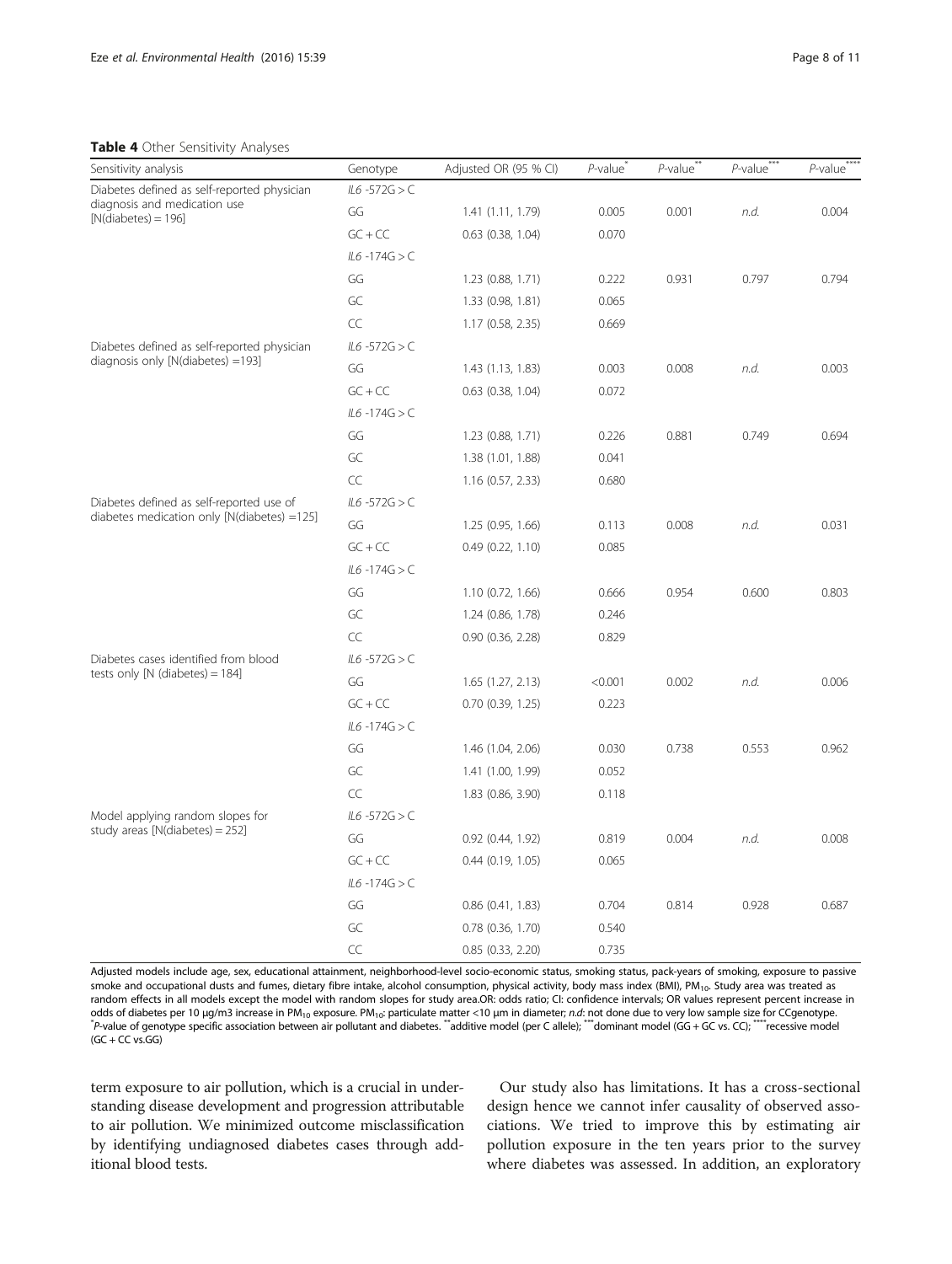<span id="page-8-0"></span>analysis excluding 17 diabetes cases who reported to have started using diabetes medication before 1991 gave very similar results. We could not differentiate T1D from T2D cases and therefore have misclassified a few cases (on the average <10 % as T2D instead of T1D). [\[31\]](#page-9-0).

One of our functional SNPs of interest,  $IL6 - 572G > C$ , was not in HWE (Table [1](#page-3-0)). SNPs may deviate from HWE due to genotyping error, population stratification or population selection [\[52](#page--1-0), [53](#page--1-0)]. Therefore, we assessed quality control by genotyping a subsample of our participants using an alternative genotyping array. There was no indication of genotyping errors since both SNPs had a perfect correlation between the two genotyping rounds. Also, we adjusted for population stratification in our study population using genome-wide principal components. It has been shown that SNPs may still deviate from HWE despite controlling for the aforementioned reasons [[53\]](#page--1-0). It is also important to note that IL6 -572G > C was not in HWE in a study linking it to T2D in Europeans [[38](#page--1-0)] and the minor alleles were similarly distributed between the reference study  $(MAF =$ 5 %) and our study (MAF = 7 %). Furthermore, the genotype frequencies were also similarly distributed [Diabetes cases- GG: 90.6 %, GC: 9 %, CC: 0.4 %; No diabetes - GG: 86.7 %, GC: 12.6 %, CC: 0.7 % vs. Table [1\)](#page-3-0). We additionally assessed public databases to identify any potential interference on our PCR probe by nearby SNPs but found no evidence for such. We did not measure plasma IL-6 concentrations in our participants due to lack of funds, precluding our assessment of association between candidate SNPs and serum IL-6 levels, but there was a positive correlation between both SNPs and mean high-sensitivity C-reactive proteins (hs-CRP) measured at this first followup (IL6 -572G > C-CC: 1.28 g/l, GC: 1.45 g/l, GG: 1.58 g/l and IL6 -174G > C-CC: 1.58 g/l; GC: 1.53 g/l; GG: 1.60 g/l). The larger differences in hs-CRP levels associated with  $IL6 - 572G > C$  agrees with its larger interaction effect. Lastly, our study had sample size limitations, especially among the CC genotype carriers of  $IL6 - 572G > C$ , limiting the statistical power to detect more associations. Despite this, we made some statistically significant observations.

## Conclusions

Our findings suggest that homozygous carriers of the common pro-inflammatory major 'G' allele of  $IL6 - 572G > C$ polymorphism may be more susceptible to the diabetogenic effects of particulate matter, supporting the relevance of inflammatory pathways in the relationship between air pollution and diabetes. If confirmed, our results are of high public health relevance considering the ubiquity of the major G alleles, which put a substantial proportion of the population at risk for the development of diabetes as a result of exposure to air pollution. Our results therefore call for replication by other longitudinal population-based studies with adequate air pollution, genotype and diabetes information.

# Additional file

[Additional file 1: Table S1.](dx.doi.org/10.1186/s12940-016-0120-5) Characteristics of included and excluded participants. Table S2. Association between functional IL6 polymorphisms and diabetes. (DOCX 27 kb)

#### Abbreviations

BMI: body mass index; DNA: Deoxyribonucleic acid;

EDTA: ethylenediaminetetraacetic acid; HbA1C: Glycosylated haemoglobin; hs-CRP: high-sensitivity C-reactive proteins; HWE: Hardy-Weinberg equilibrium; IL6: Interleukin-6 gene; IL-6: Interleukin-6 cytokine; NO<sub>2</sub>: nitrogen dioxide;  $PM_{10}$ : Particulate matter with diameter less than 10 microns; SAPALDIA: Swiss cohort study on air pollution and lung and heart diseases in adults; SNP: single nucleotide polymorphism; T1D: Type 1 diabetes; T2D: Type 2 diabetes..

#### Competing interests

All authors declare no actual or potential financial and non-financial interests. The funders played no role in the design or the outcome of this study.

#### Authors' contributions

All authors contributed equally to the conception of this study and the development of this manuscript. All authors read and approved the final manuscript.

#### Acknowledgements

The Swiss National Science Foundation (grants no 33CS30-148470/1, 33CSCO-134276/1, 33CSCO-108796,, 324730\_135673, 3247BO-104283, 3247BO-104288, 3247BO-104284, 3247–065896, 3100–059302, 3200–052720, 3200–042532, 4026–028099, PMPDP3\_129021/1, PMPDP3\_141671/1), the Federal Office for the Environment, the Federal Office of Public Health, the Federal Office of Roads and Transport, the canton's government of Aargau, Basel-Stadt, Basel-Land, Geneva, Luzern, Ticino, Valais, and Zürich, the Swiss Lung League, the canton's Lung League of Basel Stadt/ Basel Landschaft, Geneva, Ticino, Valais, Graubünden and Zurich, Stiftung ehemals Bündner Heilstätten, SUVA, Freiwillige Akademische Gesellschaft, UBS Wealth Foundation, Talecris Biotherapeutics GmbH, Abbott Diagnostics, European Commission 018996 (GABRIEL), Wellcome Trust WT 084703MA.

The study could not have been done without the help of the study participants, technical and administrative support and the medical teams and field workers at the local study sites.

#### Current SAPALDIA Team

Study directorate: NM Probst-Hensch (PI; e/g); T Rochat (p), C Schindler (s), N Künzli (e/exp), JM Gaspoz (c).

Scientific team: JC Barthélémy (c), W Berger (g), R Bettschart (p), A Bircher (a), C Brombach (n), PO Bridevaux (p), L Burdet (p), Felber Dietrich D (e), M Frey (p), U Frey (pd), MW Gerbase (p), D Gold (e), E de Groot (c), W Karrer (p), F Kronenberg (g), B Martin (pa), A Mehta (e), D Miedinger (o), M Pons (p), F Roche (c), T Rothe (p), P Schmid-Grendelmeyer (a), D Stolz (p), A Schmidt-Trucksäss (pa), J Schwartz (e), A Turk (p), A von Eckardstein (cc), E Zemp Stutz (e). Scientific team at coordinating centers: M Adam (e), I Aguilera (exp), S Brunner (s), D Carballo (c), S Caviezel (pa), I Curjuric (e), A Di Pascale (s), J Dratva (e), R Ducret (s), E Dupuis Lozeron (s), M Eeftens (exp), I Eze (e), E Fischer (g), M Foraster (e), M Germond (s), L Grize (s), S Hansen (e), A Hensel (s), M Imboden (g), A Ineichen (exp), A Jeong (g), D Keidel (s), A Kumar (g), N Maire (s), A Mehta (e), R Meier (exp), E Schaffner (s), T Schikowski (e), M Tsai (exp). (a) allergology, (c) cardiology, (cc) clinical chemistry, (e) epidemiology, (exp) exposure, (g) genetic and molecular biology, (m) meteorology, (n) nutrition, (o) occupational health, (p) pneumology, (pa) physical activity, (pd) pediatrics, (s) statistics

Local fieldworkers : Aarau: S Brun, G Giger, M Sperisen, M Stahel, Basel: C Bürli, C Dahler, N Oertli, I Harreh, F Karrer, G Novicic, N Wyttenbacher, Davos: A Saner, P Senn, R Winzeler, Geneva: F Bonfils, B Blicharz, C Landolt, J Rochat, Lugano: S Boccia, E Gehrig, MT Mandia, G Solari, B Viscardi, Montana: AP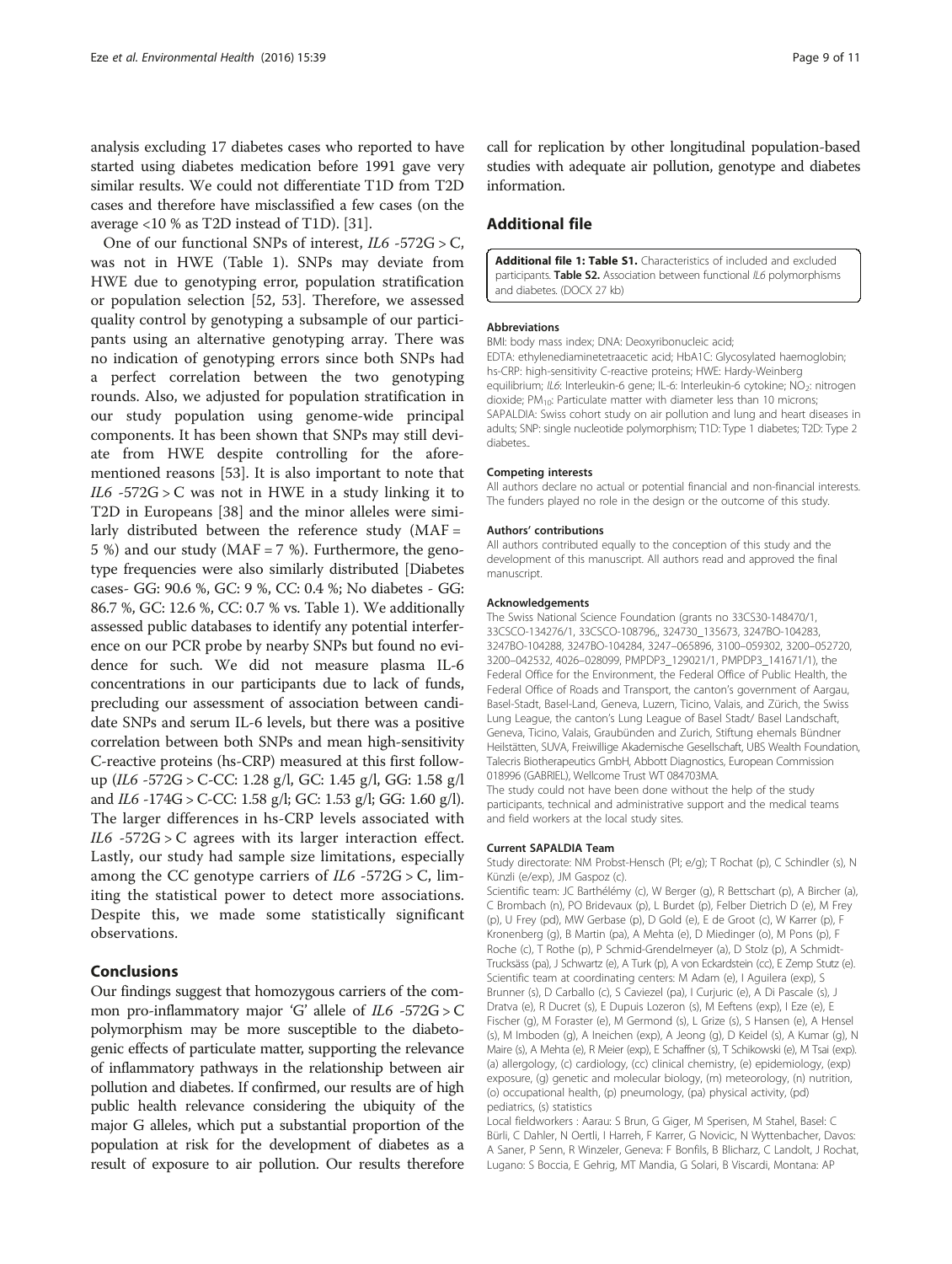<span id="page-9-0"></span>Bieri, C Darioly, M Maire, Payerne: F Ding, P Danieli A Vonnez, Wald: D Bodmer, E Hochstrasser, R Kunz, C Meier, J Rakic, U Schafroth, A Walder. Administrative staff: N Bauer Ott, C Gabriel, R Gutknecht.

#### Author details

<sup>1</sup>Swiss Tropical and Public Health Institute, Basel, Switzerland. <sup>2</sup>University of Basel, Basel, Switzerland. <sup>3</sup>Karolinska Institutet, Stockholm, Sweden. <sup>4</sup>Institute of Clinical Chemistry, University Hospital Zurich, Zurich, Switzerland. <sup>5</sup>Clinic of Pneumology and Respiratory Cell Research, University Hospital Basel, Basel, Switzerland. <sup>6</sup>Faculty of Medicine, University of Geneva, Geneva, Switzerland.<br><sup>7</sup>Zürcher Höhenklinik Wald, Faltigberg Wald, Switzerland, <sup>8</sup>Division of Geneti Zürcher Höhenklinik Wald, Faltigberg-Wald, Switzerland. <sup>8</sup>Division of Genetic Epidemiology, Department of Medical Genetics, Molecular and Clinical Pharmacology, Medical University of Innsbruck, Innsbruck, Austria. <sup>9</sup> Department of Epidemiology and Public Health, Swiss Tropical and Public Health Institute, Socinstrasse 57, CH-4002 Basel, Switzerland.

#### Received: 23 October 2015 Accepted: 8 February 2016 Published online: 24 February 2016

#### References

- Eze IC, Hemkens LG, Bucher HC, Hoffmann B, Schindler C, Kunzli N, et al. Association between Ambient Air Pollution and Diabetes Mellitus in Europe and North America: Systematic Review and Meta-Analysis. Environ Health Perspect. 2015;123(5):381–9.
- 2. Eze IC, Schaffner E, Fischer E, Schikowski T, Adam M, Imboden M, et al. Long-term air pollution exposure and diabetes in a population-based Swiss cohort. Environ Int. 2014;70:95–105.
- Weinmayr G, Hennig F, Fuks K, Nonnemacher M, Jakobs H, Mohlenkamp S, et al. Long-term exposure to fine particulate matter and incidence of type 2 diabetes mellitus in a cohort study: effects of total and traffic-specific air pollution. Environ Health. 2015;14:53.
- 4. Rajagopalan S, Brook RD. Air pollution and type 2 diabetes: mechanistic insights. Diabetes. 2012;61(12):3037–45.
- 5. Liu C, Ying Z, Harkema J, Sun Q, Rajagopalan S. Epidemiological and experimental links between air pollution and type 2 diabetes. Toxicol Pathol. 2013;41(2):361–73.
- 6. Hennig F, Fuks K, Moebus S, Weinmayr G, Memmesheimer M, Jakobs H, et al. Association between source-specific particulate matter air pollution and hs-CRP: local traffic and industrial emissions. Environ Health Perspect. 2014; 122(7):703–10.
- 7. Li Y, Rittenhouse-Olson K, Scheider WL, Mu L. Effect of particulate matter air pollution on C-reactive protein: a review of epidemiologic studies. Rev Environ Health. 2012;27(2–3):133–49.
- Brocato J, Sun H, Shamy M, Kluz T, Alghamdi MA, Khoder MI, et al. Particulate matter from Saudi Arabia induces genes involved in inflammation, metabolic syndrome and atherosclerosis. J Toxicol Environ Health. 2014;77(13):751–66.
- 9. Hoffmann B, Moebus S, Dragano N, Stang A, Mohlenkamp S, Schmermund A, et al. Chronic residential exposure to particulate matter air pollution and systemic inflammatory markers. Environ Health Perspect. 2009;117(8):1302–8.
- 10. Hajat A, Allison M, Diez-Roux AV, Jenny NS, Jorgensen NW, Szpiro AA, et al. Long-term Exposure to Air Pollution and Markers of Inflammation, Coagulation, and Endothelial Activation: A Repeat-measures Analysis in the Multi-Ethnic Study of Atherosclerosis (MESA). Epidemiology. 2015;26(3):310–20.
- 11. Bind MA, Baccarelli A, Zanobetti A, Tarantini L, Suh H, Vokonas P, et al. Air pollution and markers of coagulation, inflammation, and endothelial function: associations and epigene-environment interactions in an elderly cohort. Epidemiology. 2012;23(2):332–40.
- 12. Budinger GR, McKell JL, Urich D, Foiles N, Weiss I, Chiarella SE, et al. Particulate matter-induced lung inflammation increases systemic levels of PAI-1 and activates coagulation through distinct mechanisms. PLoS One. 2011;6(4):e18525.
- 13. Mutlu GM, Green D, Bellmeyer A, Baker CM, Burgess Z, Rajamannan N, et al. Ambient particulate matter accelerates coagulation via an IL-6-dependent pathway. J Clin Invest. 2007;117(10):2952–61.
- 14. Quay JL, Reed W, Samet J, Devlin RB. Air pollution particles induce IL-6 gene expression in human airway epithelial cells via NF-kappaB activation. Am J Respir Cell Mol Biol. 1998;19(1):98–106.
- 15. Kristiansen OP, Mandrup-Poulsen T. Interleukin-6 and diabetes: the good, the bad, or the indifferent? Diabetes. 2005;54 Suppl 2:S114–24.
- 16. Pradhan AD, Manson JE, Rifai N, Buring JE, Ridker PM. C-reactive protein, interleukin 6, and risk of developing type 2 diabetes mellitus. JAMA. 2001; 286(3):327–34.
- 17. Spranger J, Kroke A, Mohlig M, Hoffmann K, Bergmann MM, Ristow M, et al. Inflammatory cytokines and the risk to develop type 2 diabetes: results of the prospective population-based European Prospective Investigation into Cancer and Nutrition (EPIC)-Potsdam Study. Diabetes. 2003;52(3):812–7.
- 18. Sandler S, Bendtzen K, Eizirik DL, Welsh M. Interleukin-6 affects insulin secretion and glucose metabolism of rat pancreatic islets in vitro. Endocrinology. 1990;126(2):1288–94.
- 19. Lagathu C, Bastard JP, Auclair M, Maachi M, Capeau J, Caron M. Chronic interleukin-6 (IL-6) treatment increased IL-6 secretion and induced insulin resistance in adipocyte: prevention by rosiglitazone. Biochem Biophys Res Comm. 2003;311(2):372–9.
- 20. Fasshauer M, Kralisch S, Klier M, Lossner U, Bluher M, Klein J, et al. Adiponectin gene expression and secretion is inhibited by interleukin-6 in 3 T3-L1 adipocytes. Biochem Biophys Res Comm. 2003;301(4):1045–50.
- 21. Daniele G, Guardado Mendoza R, Winnier D, Fiorentino TV, Pengou Z, Cornell J, et al. The inflammatory status score including IL-6, TNF-alpha, osteopontin, fractalkine, MCP-1 and adiponectin underlies whole-body insulin resistance and hyperglycemia in type 2 diabetes mellitus. Acta Diabetol. 2014;51(1):123–31.
- 22. Ruge T, Lockton JA, Renstrom F, Lystig T, Sukonina V, Svensson MK, et al. Acute hyperinsulinemia raises plasma interleukin-6 in both nondiabetic and type 2 diabetes mellitus subjects, and this effect is inversely associated with body mass index. Metabolism. 2009;58(6):860–6.
- 23. Brull DJ, Montgomery HE, Sanders J, Dhamrait S, Luong L, Rumley A, et al. Interleukin-6 gene -174 g  $>$  c and -572 g  $>$  c promoter polymorphisms are strong predictors of plasma interleukin-6 levels after coronary artery bypass surgery. Arterioscler Thromb Vasc Biol. 2001;21(9):1458–63.
- 24. Sanderson SC, Kumari M, Brunner EJ, Miller MA, Rumley A, Lowe GD, et al. Association between IL6 gene variants -174G > C and -572G > C and serum IL-6 levels: interactions with social position in the Whitehall II cohort. Atherosclerosis. 2009;204(2):459–64.
- 25. Sainz J, Perez E, Gomez-Lopera S, Lopez-Fernandez E, Moratalla L, Oyonarte S, et al. Genetic variants of IL6 gene promoter influence on C-reactive protein levels but are not associated with susceptibility to invasive pulmonary aspergillosis in haematological patients. Cytokine. 2008;41(3):268–78.
- Yin YW, Sun QQ, Zhang BB, Hu AM, Liu HL, Wang Q, et al. Association between the interleukin-6 gene −572 C/G polymorphism and the risk of type 2 diabetes mellitus: a meta-analysis of 11,681 subjects. Ann Hum Genet. 2013;77(2):106–14.
- 27. Huth C, Heid IM, Vollmert C, Gieger C, Grallert H, Wolford JK, et al. IL6 gene promoter polymorphisms and type 2 diabetes: joint analysis of individual participants' data from 21 studies. Diabetes. 2006;55(10):2915–21.
- 28. Eze IC, Schaffner E, Zemp E, von Eckardstein A, Turk A, Bettschart R, et al. Environmental tobacco smoke exposure and diabetes in adult neversmokers. Environ Health. 2014;13:74.
- 29. Martin BW, Ackermann-Liebrich U, Leuenberger P, Kunzli N, Stutz EZ, Keller R, et al. SAPALDIA: methods and participation in the cross-sectional part of the Swiss Study on Air Pollution and Lung Diseases in Adults. Soz Praventivmed. 1997;42(2):67–84.
- 30. Ackermann-Liebrich U, Kuna-Dibbert B, Probst-Hensch NM, Schindler C, Felber Dietrich D, Stutz EZ, et al. Follow-up of the Swiss Cohort Study on Air Pollution and Lung Diseases in Adults (SAPALDIA 2) 1991–2003: methods and characterization of participants. Sozi Praventivmed. 2005;50(4):245–63.
- 31. Alberti KG, Zimmet PZ. Definition, diagnosis and classification of diabetes mellitus and its complications. Part 1: diagnosis and classification of diabetes mellitus provisional report of a WHO consultation. Diabet Med. 1998;15(7):539–53.
- 32. Eze IC, Schaffner E, Foraster M, Imboden M, von Eckardstein A, Gerbase MW, et al. Long-Term Exposure to Ambient Air Pollution and Metabolic Syndrome in Adults. PLoS One. 2015;10(6):e0130337.
- 33. Liu LJ, Curjuric I, Keidel D, Heldstab J, Kunzli N, Bayer-Oglesby L, et al. Characterization of source-specific air pollution exposure for a large population-based Swiss cohort (SAPALDIA). Environ Health Perspect. 2007;115(11):1638–45.
- 34. Swiss Agency for the Environment Forests and Landscape. Modelling of PM10 and PM2.5 ambient concentrations in Switzerland 2000 and 2010. Environ Doc 2003;(Nr. 169).